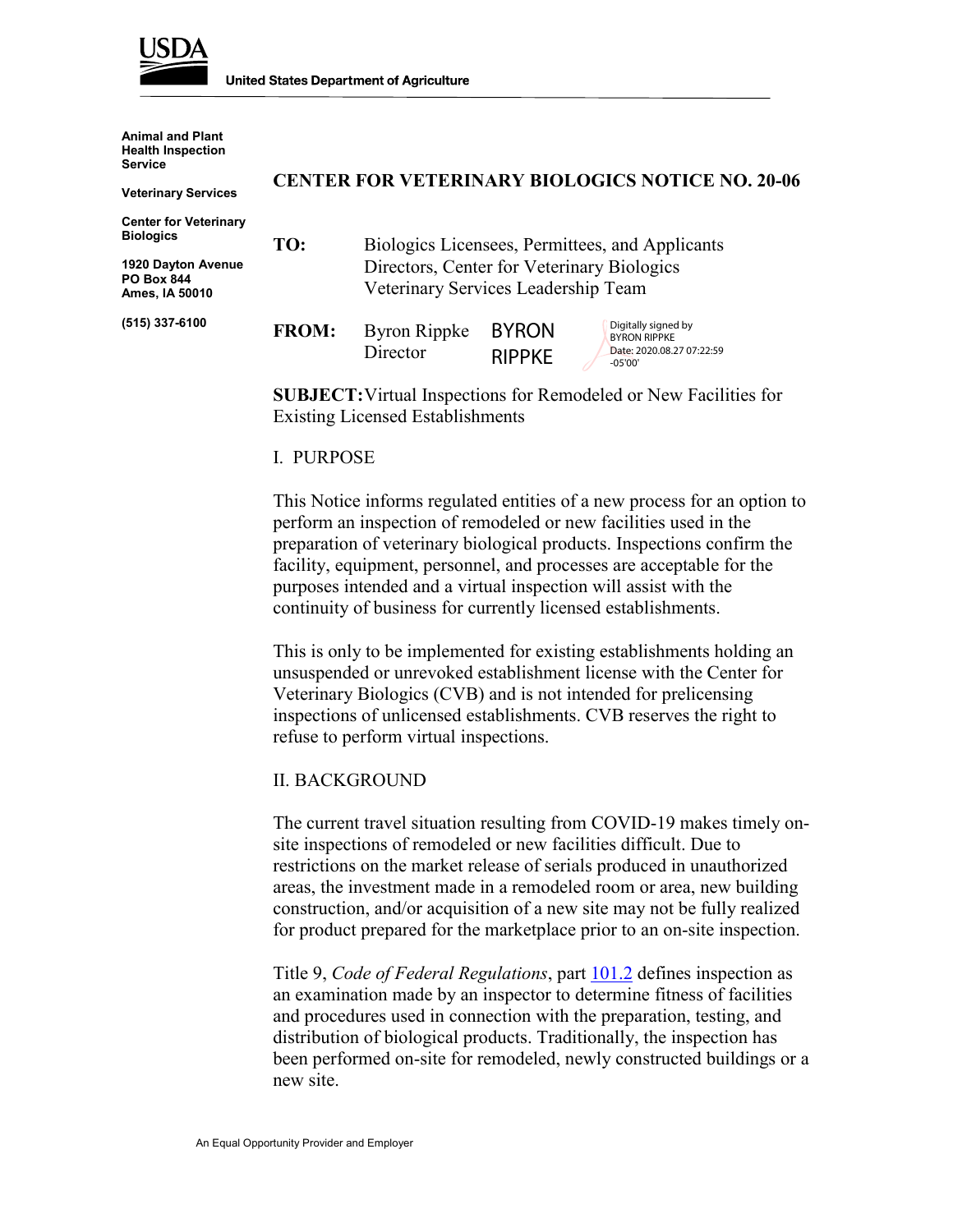# **CENTER FOR VETERINARY BIOLOGICS NOTICE NO. 20-06** Page 2

The term "new construction" will be used in the remainder of this Notice and includes remodeled rooms/areas in current facilities, additions to current facilities, new building construction on currently licensed premises, and new sites not currently listed on an existing establishment license.

# III. ACTION

- A. Licensee Pre-inspection Activities This information may be submitted via the NCAH Portal
	- 1. Inform CVB- Inspection and Compliance (IC) of the proposed new construction; this may include a preliminary drawing for review and comment as noted in Veterinary Services Memorandum [800.78,](https://www.aphis.usda.gov/aphis/ourfocus/animalhealth/veterinary-biologics/biologics-regulations-and-guidance/ct_vb_vs_memos) Section V.F. This submission should include an overview of the project, including why the project is being done, what equipment is being moved or added, impact to other production areas, and the proposed timelines for milestones and completion of the project. CVB-IC will respond to the submission with additional requests related to the specific virtual inspection. The requests may include, but are not limited to:
		- a. A listing of critical equipment, new or moved, for the new construction and a statement affirming the equipment has been qualified and validated for the purposes intended. Any deviations or issues associated with the implementation of the equipment and how these issues were addressed should also be submitted.
		- b. A personnel list, including title and role, for those scheduled to perform functions in the new construction.
		- c. A list of any products (antigens and/or serials) prepared at risk in the new construction post qualification and validation of the area.
	- 2. Submit completed facility documents for the new construction.
	- 3. Submit a video of the finished new construction on a USB Flash Drive this will serve as the initial tour of the area. The USB Flash Drive will not be returned. We recommend the video format be MP4 or MOV and keeping the file size to 35 MB or less. Depending on the size of the new construction, this may mean submission of several videos. Due to the constraints with the NCAH Portal, this submission cannot be transmitted electronically at this time.

# **Mail this to: Attention CVB-IC, 1920 Dayton Avenue, Ames, IA 50010.**

The video should address the following points: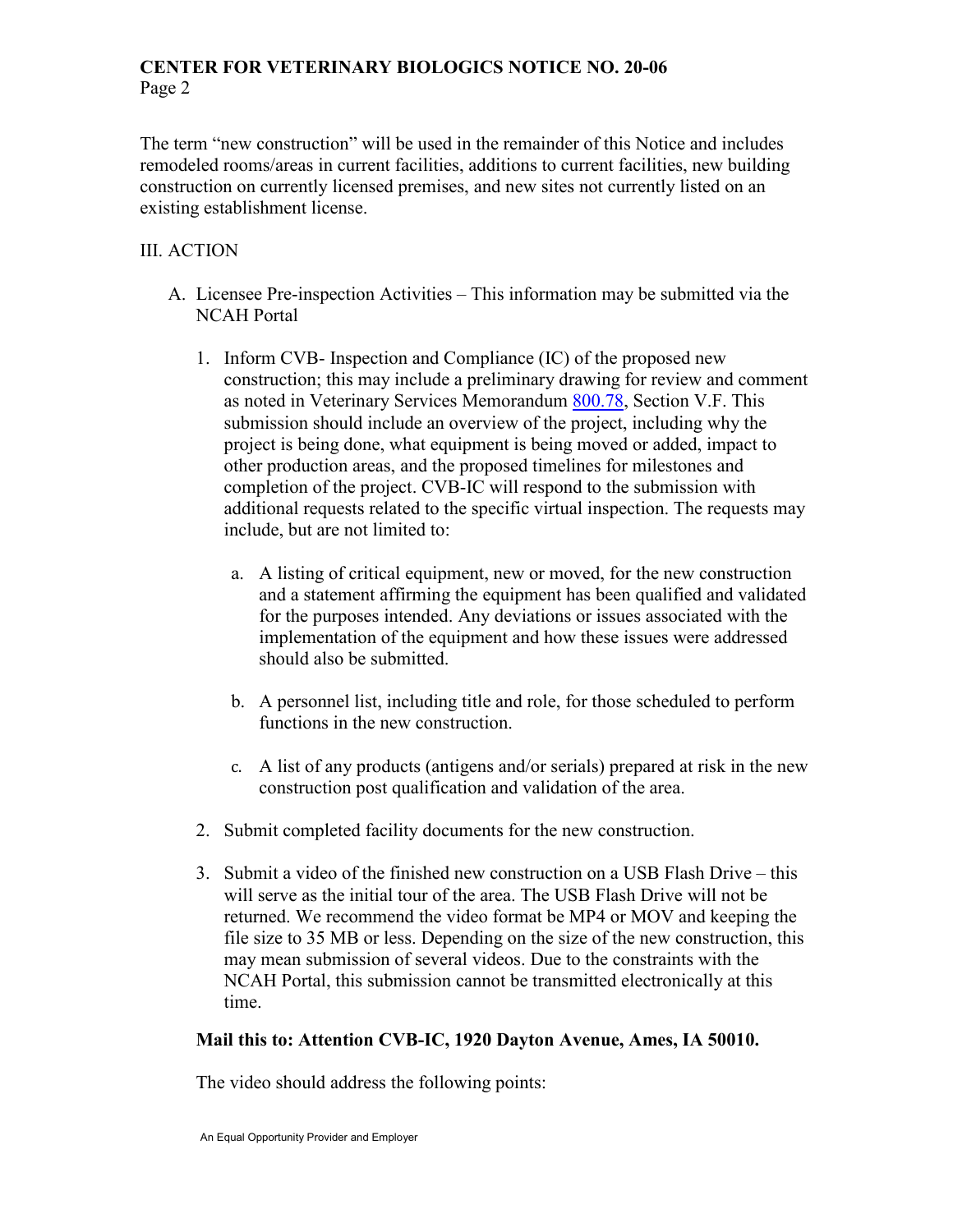#### **CENTER FOR VETERINARY BIOLOGICS NOTICE NO. 20-06** Page 3

- a. Include the room number prior to entering each room;
- b. Include the unique equipment identification for all critical equipment in place;
- c. Equipment operation, such as a fill line, may be included;
- d. Capture all aspects of the room including floors (ie. drains, outlets), walls, and ceilings (including HEPA filters, air supply and returns, plumbing and electrical penetrations, and materials used in construction);
- e. Demonstrate personnel and material flow.

Editing may be done to provide a more concise tour, but should not omit critical information. Include a statement in the cover letter that the video depiction is true and accurate and include the date the video was recorded.

- B. CVB Inspection Activities
	- 1. CVB will review the submitted information, comparing the video to the submitted documents.
	- 2. Additional information may be requested for review, including live video and/or pictures. The additional information may include the following:
		- a. Qualification and validation summaries for specific areas and/or equipment. The validation should encompass the range at which the equipment will be used and demonstrate consistent quality.
		- b. Training records for select employees.
		- c. Production records for particular antigens and/or serials.
	- 3. Any violations noted or actions required will be communicated to the Liaison through a conference call, similar to an on-site closing meeting.
- C. CVB Post-inspection Activities
	- 1. A written field inspection report will be provided to the entity.
		- a. The report will detail any actions required prior to use of the new construction.
		- b. If facilities, equipment, processes, and personnel were found acceptable, permission to use the new construction will be granted in the report.